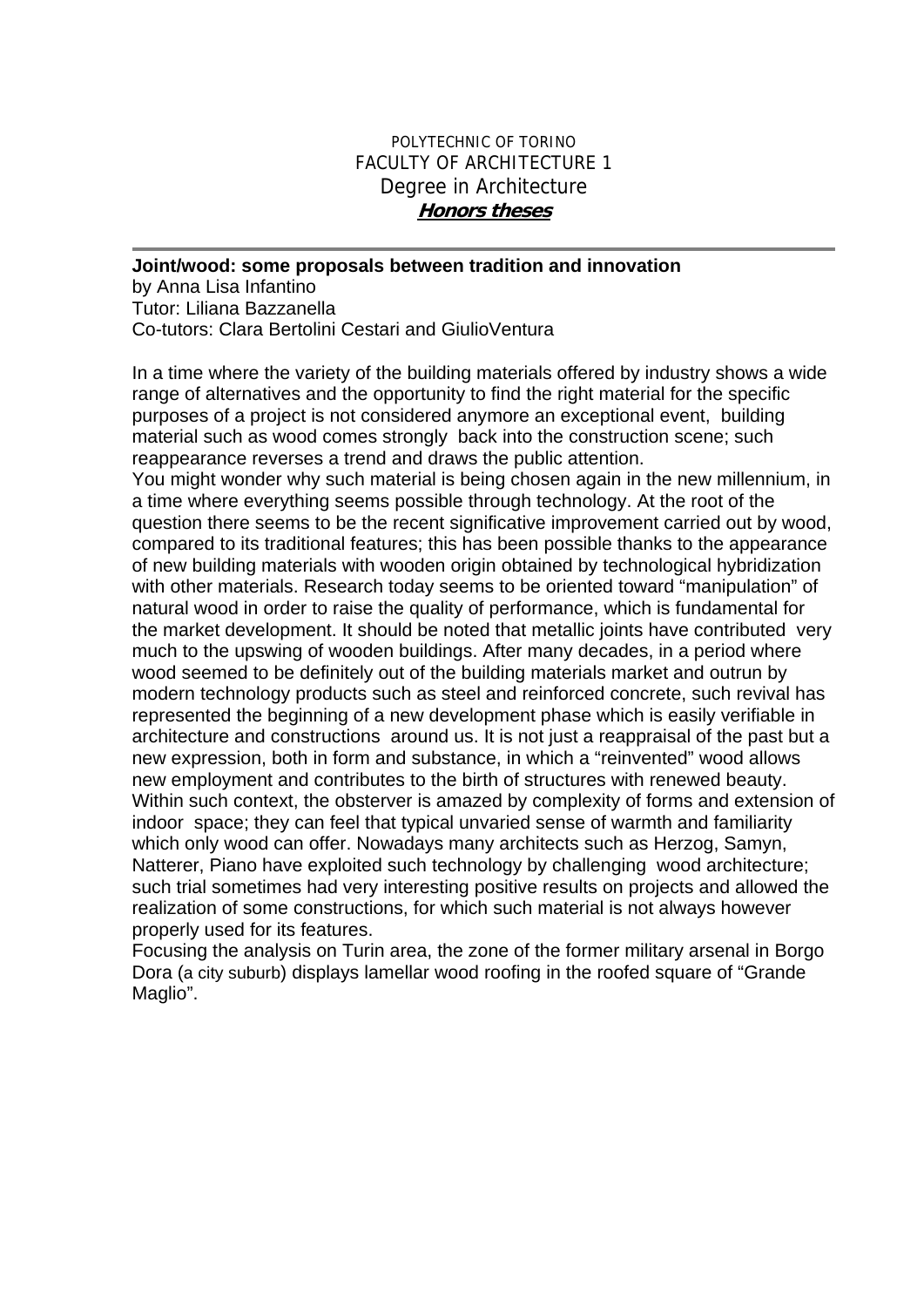Following such trend, the aim of my thesis is to propose a new project solution operating on the adjacent square next to "Grande Maglio", in order to describe a completely usable space, analysing a structure which has no other bearings except for the perimetral ones and highlighting the potentiality of the material used for covering the huge quad. A first approach to the square has brought to the definition of a regular geometrical grid in order to better define the shape of the roofing keeping a steady reference to the various structures, which have been found during the analysis of the materials, and to the constructions realised with it. The roofing projects for squared plan-spaces have been considered along with different versions. It has to do with spatial roofing where the backpieces have different pitches and create a dynamic architecture.



Approach to the space and definition of the geometrical grid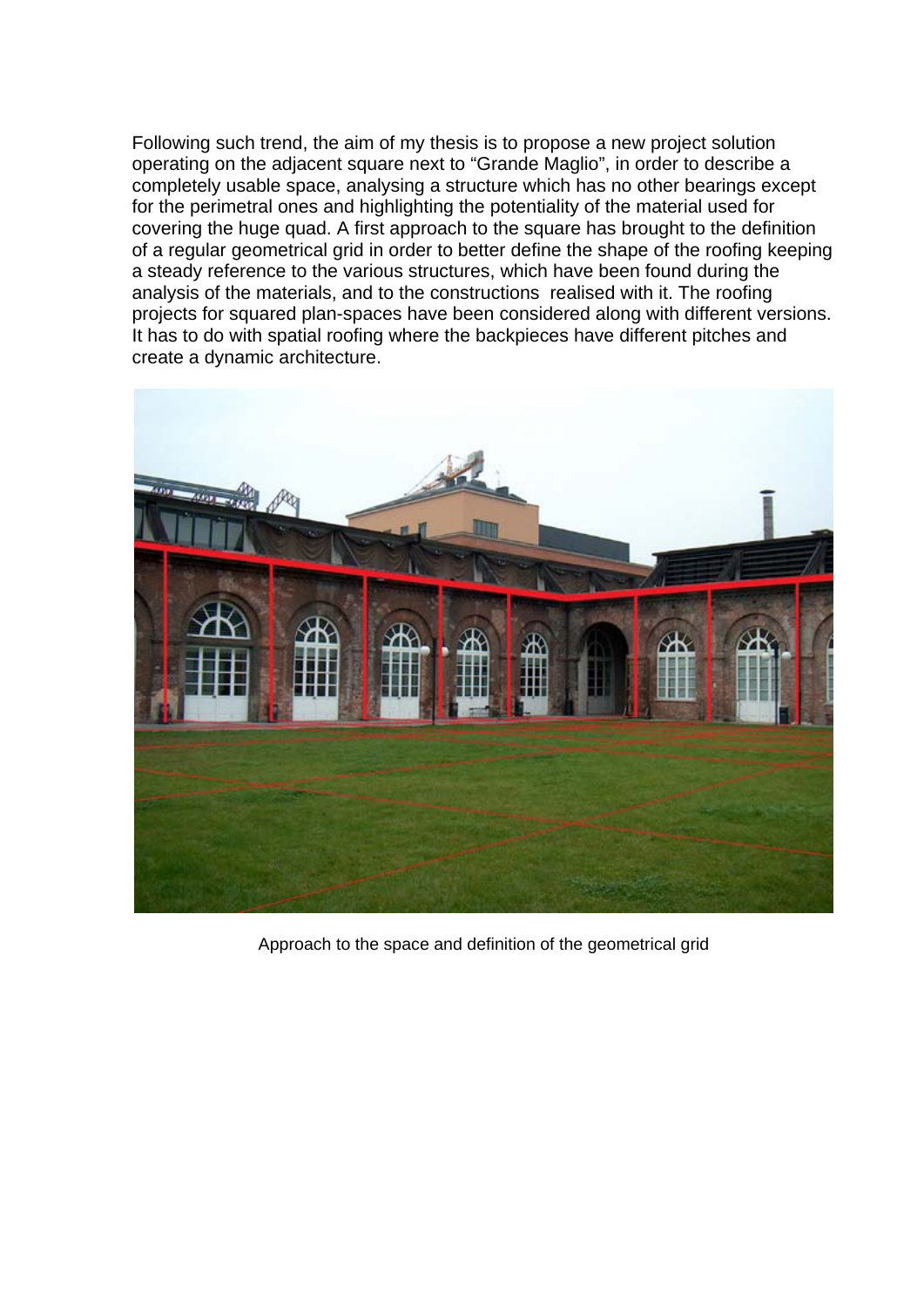The recourse to the calculation and modelling programme Lusas 13.7, in which the collected data concerning structure and loads have been gathered, has enabled to determine the elements of the form. DIN 1052-1;7-8 resistance tests (concerning combined compressive and bending stress and shearing stress) and deformability (allowed strains are DIN 1052-1; 8.5.1 and the following ones) have been carried out with the original inserted sections; as a result, the limits imposed by the mechanical features of the material in use (lamellar stuck low-score wood, in accordance with security) have not been achieved.

Continuous revision of the process and a constant feedback, produced by constantly changing the figures of base and height of the sections and keepindg steady the technical scores, has been carried out. Afterwards, studies and explanation of the joints of the structural elements through the use of the modern connective technologies have been carried out.



A static scheme of the roofing and combined action of the external loads and the material weight. Layout prospect

During the planning phase, restrictions imposed by production limits have been considered, due to the specific utmost dimensions to observe. However, the major restrictions have been applied to carriage and assemblage; this is why specific study has been carried out on it.